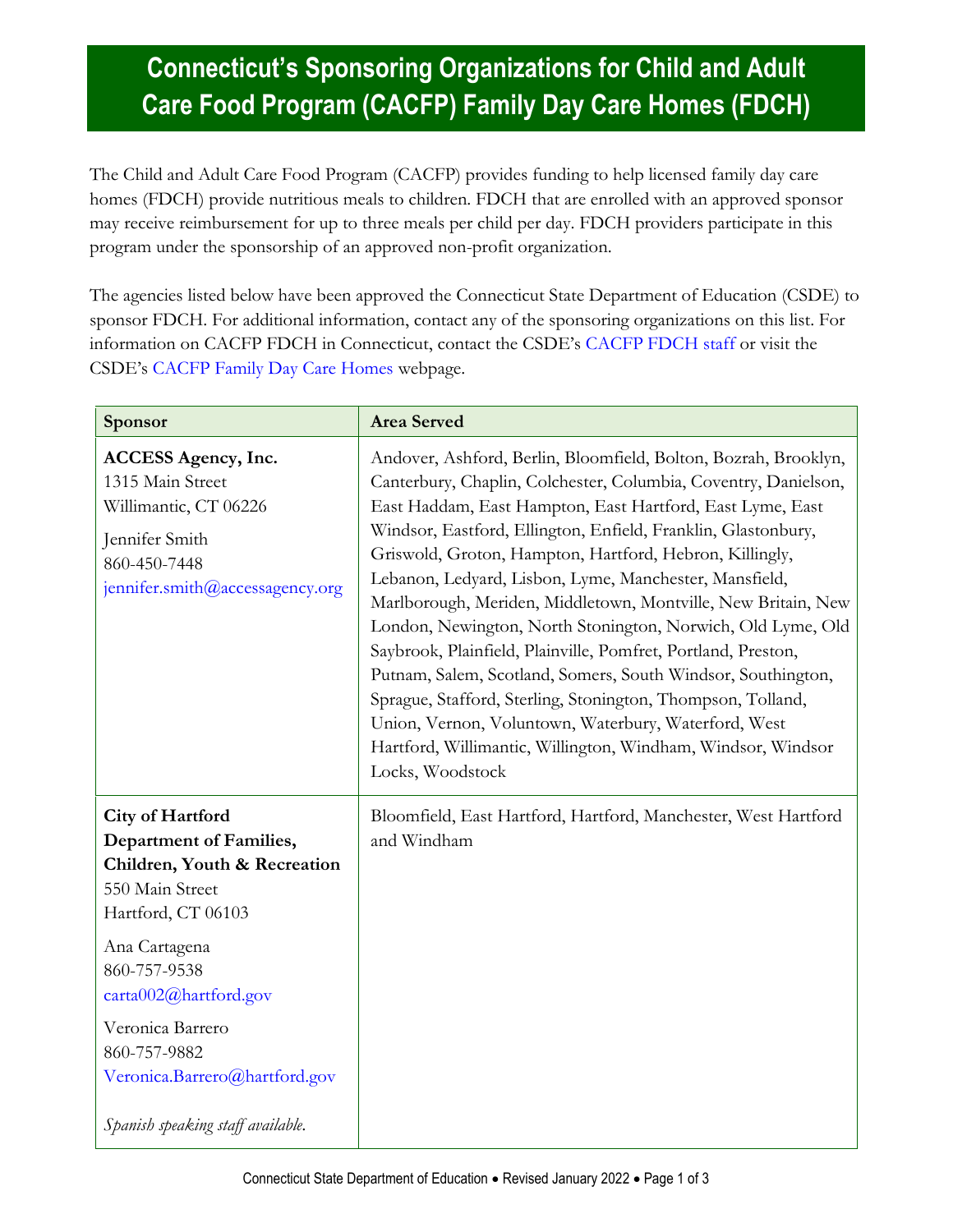## **Connecticut's Sponsoring Organizations for CACFP FDCH**

| Sponsor                                                                                                                                                                                                                                                                               | <b>Area Served</b>                                                                                                                                                                                                                                                                                                                                                                                                                  |
|---------------------------------------------------------------------------------------------------------------------------------------------------------------------------------------------------------------------------------------------------------------------------------------|-------------------------------------------------------------------------------------------------------------------------------------------------------------------------------------------------------------------------------------------------------------------------------------------------------------------------------------------------------------------------------------------------------------------------------------|
| Provider's Nutrition Network,<br>Inc. (PNNI)<br>95 Kitts Lane<br>Newington, CT 06111<br>Donna Cwikla<br>860-665-1090<br>1-800-801-5306<br>donna@pnni.necoxmail.com<br>Italian, Polish and Spanish speaking<br>staff available.                                                        | Statewide                                                                                                                                                                                                                                                                                                                                                                                                                           |
| <b>Saugatuck Child Care Services,</b><br>Inc. Saugatuck Outreach<br><b>Nutrition Program</b><br>90 Hillspoint Road<br>Westport, CT 06880<br>Catherine Donahue<br>203-221-0853<br>1-877-800-4766<br>outreach.nutrition@snet.net<br>Portuguese and Spanish speaking staff<br>available. | Ansonia, Bethany, Bethel, Branford, Bridgeport, Cheshire, Darien,<br>Derby, East Haven, Easton, Fairfield, Greenwich, Guilford,<br>Hamden, Milford, Monroe, New Canaan, New Haven, Newtown,<br>North Branford, Northford, North Haven, Norwalk, Orange,<br>Oxford, Redding, Ridgefield, Sandy Hook, Seymour, Shelton,<br>Stamford, Stratford, Trumbull, Wallingford, Waterbury, West<br>Haven, Weston, Westport, Wilton, Woodbridge |
| Training, Education and<br>Manpower, Inc. (TEAM)<br>54 Grove Street<br>Shelton, CT 06484<br>Trish Wigglesworth<br>203-538-5886 ext. 4233<br>Twigglesworth@teaminc.org<br>Spanish speaking staff available.                                                                            | Ansonia, Beacon Falls, Bethany, Cheshire, Derby, Meriden,<br>Milford, Naugatuck, North Haven, Orange, Prospect, Seymour,<br>Shelton, Wallingford, Waterbury, Woodbridge                                                                                                                                                                                                                                                             |